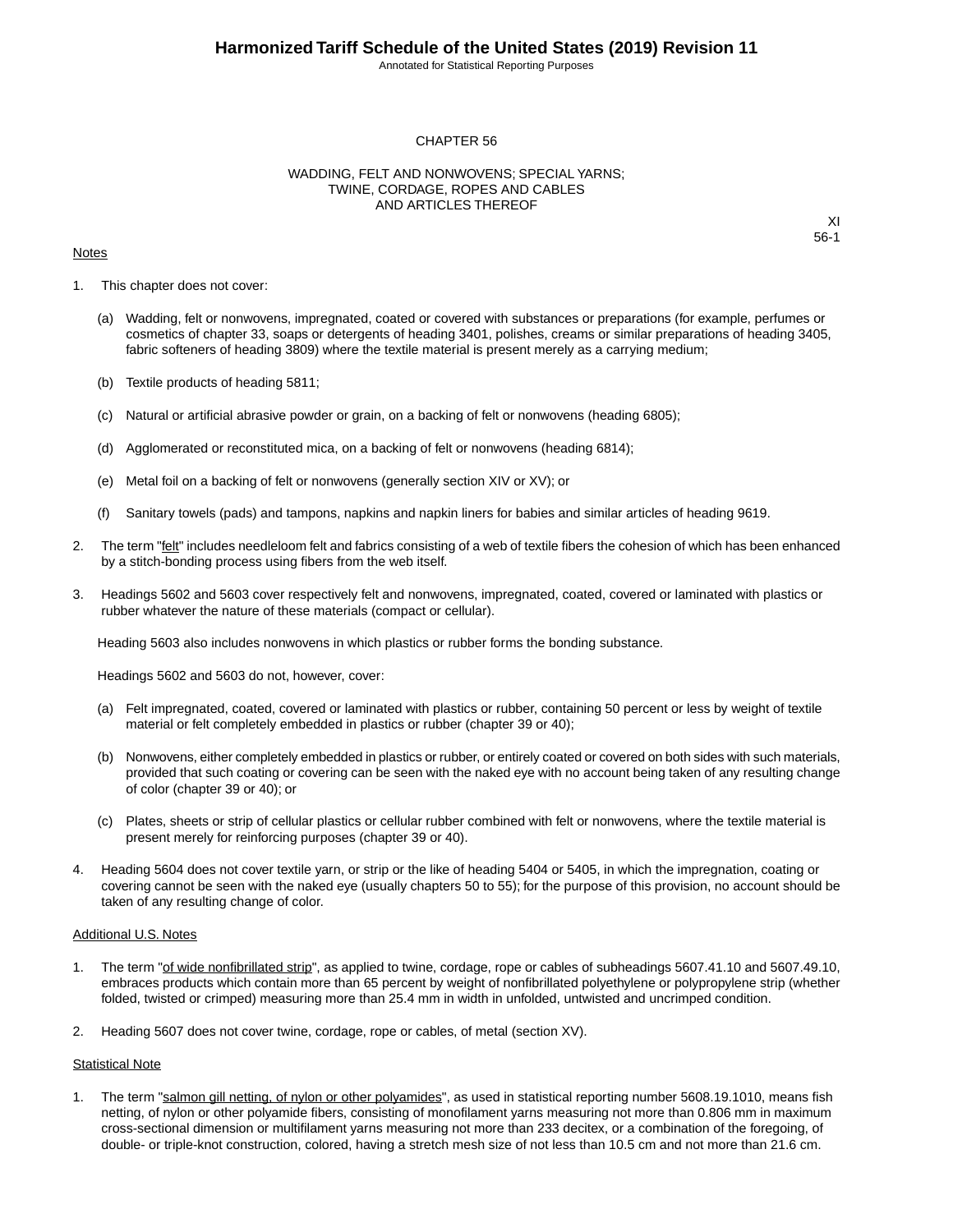Annotated for Statistical Reporting Purposes

| Heading/   | Stat. |                                                                                                                                                                                               | Unit     | Rates of Duty         |                                                                                     |                |  |
|------------|-------|-----------------------------------------------------------------------------------------------------------------------------------------------------------------------------------------------|----------|-----------------------|-------------------------------------------------------------------------------------|----------------|--|
| Subheading | Suf-  | Article Description                                                                                                                                                                           | of       |                       | 1                                                                                   | $\overline{2}$ |  |
| 5601       | fix   | Wadding of textile materials and articles thereof; textile fibers,<br>not exceeding 5 mm in length (flock), textile dust and mill neps:<br>Wadding of textile materials and articles thereof: | Quantity | General               | Special                                                                             |                |  |
| 5601.21.00 | 10    |                                                                                                                                                                                               |          |                       | Free (AU, B, BH,<br>CA, CL, CO, IL,<br>JO, KR, MA, MX,<br>OM, P, PA, PE,<br>SG)     | 40%            |  |
|            |       |                                                                                                                                                                                               |          |                       |                                                                                     |                |  |
|            | 90    |                                                                                                                                                                                               |          |                       |                                                                                     |                |  |
| 5601.22.00 |       |                                                                                                                                                                                               |          | $6.3\%$ <sup>1/</sup> | Free (AU, B, BH,<br>CA, CL, CO, IL,<br>JO, KR, MA, MX,<br>OM, P, PA, PE,<br>SG)     | 74%            |  |
|            | 10    |                                                                                                                                                                                               |          |                       |                                                                                     |                |  |
|            | 90    |                                                                                                                                                                                               |          |                       |                                                                                     |                |  |
| 5601.29.00 | 10    | Containing 85 percent or more by weight of silk or                                                                                                                                            |          | $4\%$ <sup>1/</sup>   | Free (AU, B, BH,<br>CA, CL, CO, E*, IL,<br>JO, KR, MA, MX,<br>OM, P, PA, PE,<br>SG) | 40%            |  |
|            |       |                                                                                                                                                                                               |          |                       |                                                                                     |                |  |
|            | 20    |                                                                                                                                                                                               |          |                       |                                                                                     |                |  |
|            |       |                                                                                                                                                                                               |          |                       |                                                                                     |                |  |
|            | 90    |                                                                                                                                                                                               |          |                       |                                                                                     |                |  |
| 5601.30.00 | 00    |                                                                                                                                                                                               |          |                       |                                                                                     | 25%            |  |
|            |       |                                                                                                                                                                                               |          |                       |                                                                                     |                |  |
|            |       |                                                                                                                                                                                               |          |                       |                                                                                     |                |  |
|            |       |                                                                                                                                                                                               |          |                       |                                                                                     |                |  |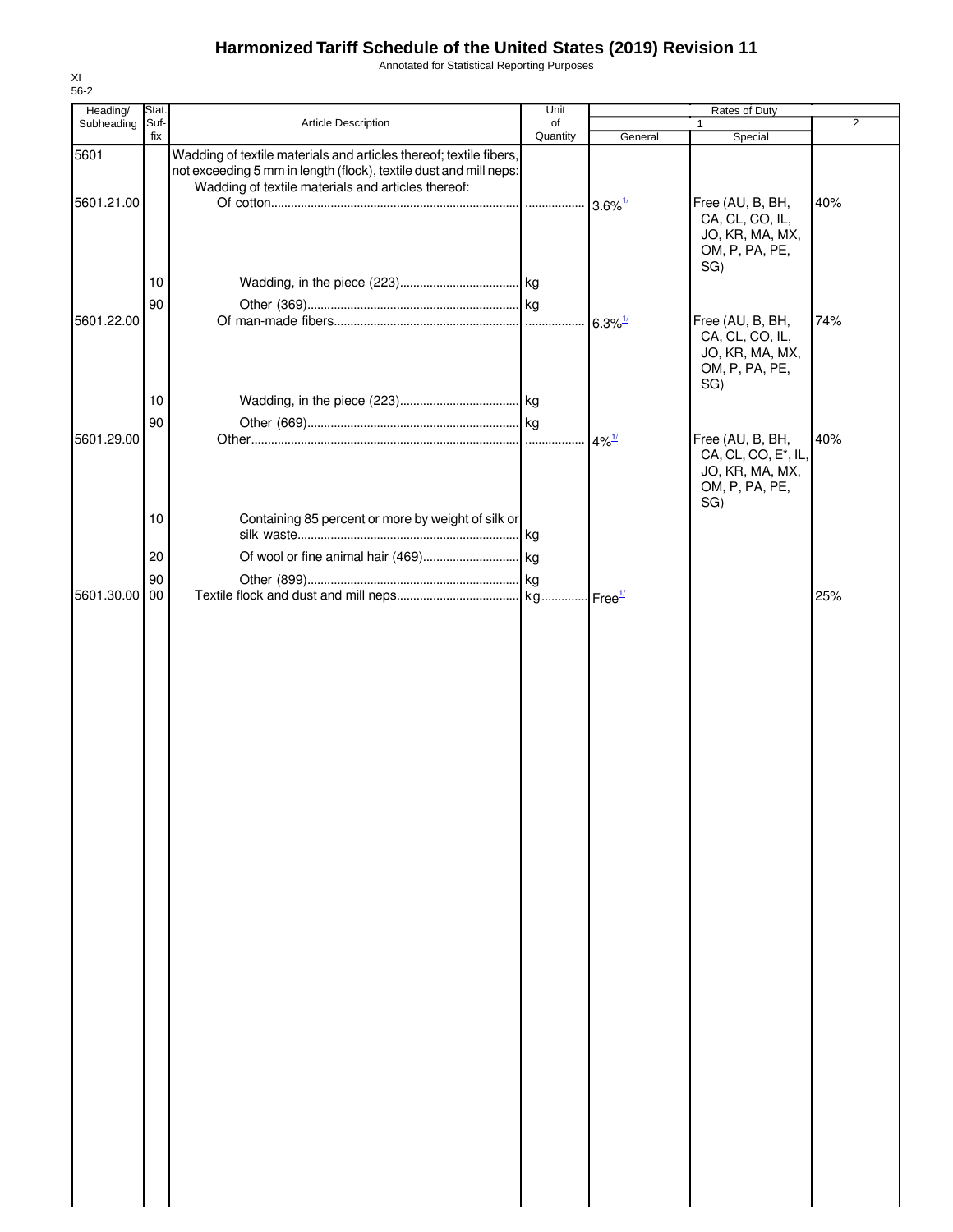Annotated for Statistical Reporting Purposes

| Heading/      | Stat.       |                                                                 | Unit           |                       | Rates of Duty                      |              |
|---------------|-------------|-----------------------------------------------------------------|----------------|-----------------------|------------------------------------|--------------|
| Subheading    | Suf-<br>fix | <b>Article Description</b>                                      | of<br>Quantity | General               | $\mathbf{1}$<br>Special            | 2            |
| 5602          |             | Felt, whether or not impregnated, coated, covered or laminated: |                |                       |                                    |              |
| 5602.10       |             | Needleloom felt and stitchbonded fiber fabrics:                 |                |                       |                                    |              |
| 5602.10.10 00 |             |                                                                 |                |                       | Free (AU, BH, CA,                  | 83.5%        |
|               |             |                                                                 |                |                       | CL, CO, IL, JO,<br>KR, MA, MX, OM, |              |
|               |             |                                                                 |                |                       | P, PA, PE, SG)                     |              |
| 5602.10.90    |             |                                                                 |                |                       | Free (AU, B, BH,                   | 74%          |
|               |             |                                                                 |                |                       | CA, CL, CO, IL,                    |              |
|               |             |                                                                 |                |                       | JO, KR, MA, MX,                    |              |
|               |             |                                                                 |                |                       | OM, P, PA, PE,                     |              |
|               |             |                                                                 |                |                       | SG)                                |              |
|               | 10          |                                                                 |                |                       |                                    |              |
|               | 90          |                                                                 |                |                       |                                    |              |
| 5602.21.00 00 |             | Other felt, not impregnated, coated, covered or laminated:      |                | $49.5$ ¢/kg +         | Free (AU, B, BH,                   | 88¢/kg + 40% |
|               |             |                                                                 |                | $7.5\%$ <sup>1/</sup> | CA, CL, CO, IL,                    |              |
|               |             |                                                                 |                |                       | JO, KR, MA, MX,                    |              |
|               |             |                                                                 |                |                       | OM, P, PA, PE,                     |              |
|               |             |                                                                 |                |                       | SG)                                |              |
| 5602.29.00 00 |             |                                                                 |                |                       | Free (AU, B, BH,                   | 74%          |
|               |             |                                                                 |                |                       | CA, CL, CO, IL,<br>JO, KR, MA, MX, |              |
|               |             |                                                                 |                |                       | OM, P, PA, PE,                     |              |
|               |             |                                                                 |                |                       | SG)                                |              |
| 5602.90       |             | Other:                                                          |                |                       |                                    |              |
| 5602.90.30 00 |             |                                                                 |                |                       |                                    | 83.5%        |
|               |             | Other:                                                          |                |                       |                                    |              |
| 5602.90.60 00 |             |                                                                 |                |                       | Free (AU, B, BH,                   | 74%          |
|               |             |                                                                 |                |                       | CA, CL, CO, IL,<br>JO, KR, MA, MX, |              |
|               |             |                                                                 |                |                       | OM, P, PA, PE,                     |              |
|               |             |                                                                 |                |                       | SG)                                |              |
| 5602.90.90 00 |             |                                                                 |                |                       | Free (AU, B, BH,                   | 88¢/kg + 40% |
|               |             |                                                                 |                |                       | CA, CL, CO, IL,                    |              |
|               |             |                                                                 |                |                       | JO, KR, MA, MX,                    |              |
|               |             |                                                                 |                |                       | OM, P, PA, PE,<br>SG)              |              |
|               |             |                                                                 |                |                       |                                    |              |
|               |             |                                                                 |                |                       |                                    |              |
|               |             |                                                                 |                |                       |                                    |              |
|               |             |                                                                 |                |                       |                                    |              |
|               |             |                                                                 |                |                       |                                    |              |
|               |             |                                                                 |                |                       |                                    |              |
|               |             |                                                                 |                |                       |                                    |              |
|               |             |                                                                 |                |                       |                                    |              |
|               |             |                                                                 |                |                       |                                    |              |
|               |             |                                                                 |                |                       |                                    |              |
|               |             |                                                                 |                |                       |                                    |              |
|               |             |                                                                 |                |                       |                                    |              |
|               |             |                                                                 |                |                       |                                    |              |
|               |             |                                                                 |                |                       |                                    |              |
|               |             |                                                                 |                |                       |                                    |              |
|               |             |                                                                 |                |                       |                                    |              |
|               |             |                                                                 |                |                       |                                    |              |
|               |             |                                                                 |                |                       |                                    |              |
|               |             |                                                                 |                |                       |                                    |              |
|               |             |                                                                 |                |                       |                                    |              |
|               |             |                                                                 |                |                       |                                    |              |
|               |             |                                                                 |                |                       |                                    |              |
|               |             |                                                                 |                |                       |                                    |              |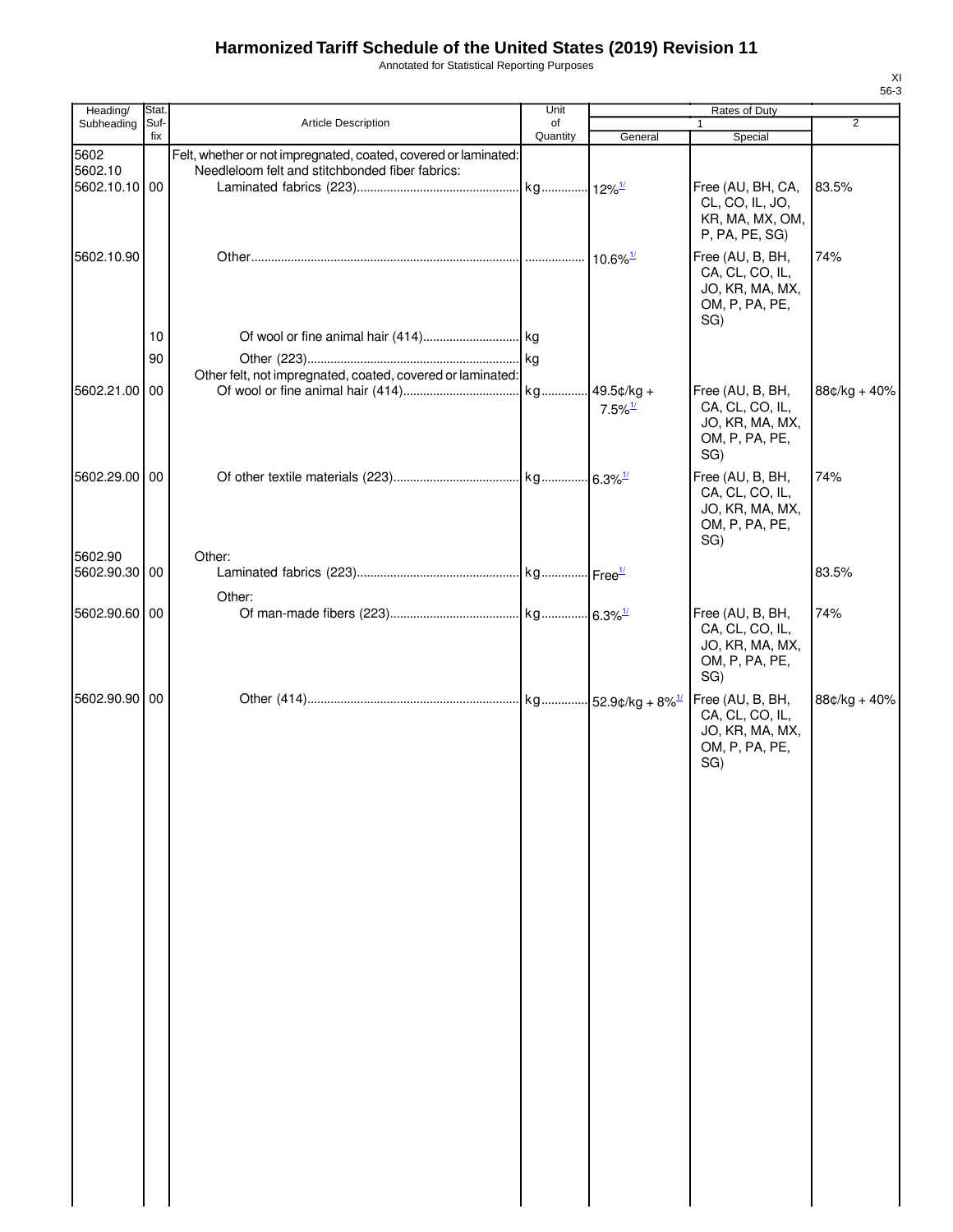Annotated for Statistical Reporting Purposes

| Heading/   | Stat.       |                                                                                                          | Unit           |                    | Rates of Duty |                |
|------------|-------------|----------------------------------------------------------------------------------------------------------|----------------|--------------------|---------------|----------------|
| Subheading | Suf-<br>fix | Article Description                                                                                      | of<br>Quantity | General            | 1.<br>Special | $\overline{2}$ |
| 5603       |             | Nonwovens, whether or not impregnated, coated, covered or                                                |                |                    |               |                |
|            |             | laminated:                                                                                               |                |                    |               |                |
| 5603.11.00 |             | Of man-made filaments:                                                                                   |                |                    |               |                |
|            |             |                                                                                                          |                |                    |               | 74%            |
|            | 10          | Impregnated, coated or covered with material other<br>than or in addition to rubber, plastics, wood pulp |                |                    |               |                |
|            |             |                                                                                                          |                |                    |               |                |
|            | 90          |                                                                                                          |                |                    |               |                |
| 5603.12.00 |             | Weighing more than 25 $g/m^2$ but not more than 70                                                       |                |                    |               |                |
|            |             |                                                                                                          |                | Free <sup>1/</sup> |               | 74%            |
|            | 10          | Impregnated, coated or covered with material other                                                       |                |                    |               |                |
|            |             | than or in addition to rubber, plastics, wood pulp                                                       |                |                    |               |                |
|            |             |                                                                                                          |                |                    |               |                |
|            | 90          |                                                                                                          |                |                    |               |                |
| 5603.13.00 |             | Weighing more than 70 g/m <sup>2</sup> but not more than 150                                             |                |                    |               |                |
|            | 10          | Impregnated, coated or covered with material other                                                       |                |                    |               | 74%            |
|            |             | than or in addition to rubber, plastics, wood pulp                                                       |                |                    |               |                |
|            |             |                                                                                                          |                |                    |               |                |
|            | 90          |                                                                                                          |                |                    |               |                |
| 5603.14    |             | Weighing more than 150 $g/m^2$ :                                                                         |                |                    |               |                |
| 5603.14.30 | 00          |                                                                                                          |                |                    |               | 83.5%          |
| 5603.14.90 |             |                                                                                                          |                |                    |               | 74%            |
|            | 10          | Impregnated, coated or covered with material                                                             |                |                    |               |                |
|            |             | other than or in addition to rubber, plastics,<br>wood pulp or glass fibers; "imitation suede"           |                |                    |               |                |
|            |             |                                                                                                          |                |                    |               |                |
|            | 90          |                                                                                                          |                |                    |               |                |
|            |             |                                                                                                          |                |                    |               |                |
|            |             |                                                                                                          |                |                    |               |                |
|            |             |                                                                                                          |                |                    |               |                |
|            |             |                                                                                                          |                |                    |               |                |
|            |             |                                                                                                          |                |                    |               |                |
|            |             |                                                                                                          |                |                    |               |                |
|            |             |                                                                                                          |                |                    |               |                |
|            |             |                                                                                                          |                |                    |               |                |
|            |             |                                                                                                          |                |                    |               |                |
|            |             |                                                                                                          |                |                    |               |                |
|            |             |                                                                                                          |                |                    |               |                |
|            |             |                                                                                                          |                |                    |               |                |
|            |             |                                                                                                          |                |                    |               |                |
|            |             |                                                                                                          |                |                    |               |                |
|            |             |                                                                                                          |                |                    |               |                |
|            |             |                                                                                                          |                |                    |               |                |
|            |             |                                                                                                          |                |                    |               |                |
|            |             |                                                                                                          |                |                    |               |                |
|            |             |                                                                                                          |                |                    |               |                |
|            |             |                                                                                                          |                |                    |               |                |
|            |             |                                                                                                          |                |                    |               |                |
|            |             |                                                                                                          |                |                    |               |                |
|            |             |                                                                                                          |                |                    |               |                |
|            |             |                                                                                                          |                |                    |               |                |
|            |             |                                                                                                          |                |                    |               |                |
|            |             |                                                                                                          |                |                    |               |                |
|            |             |                                                                                                          |                |                    |               |                |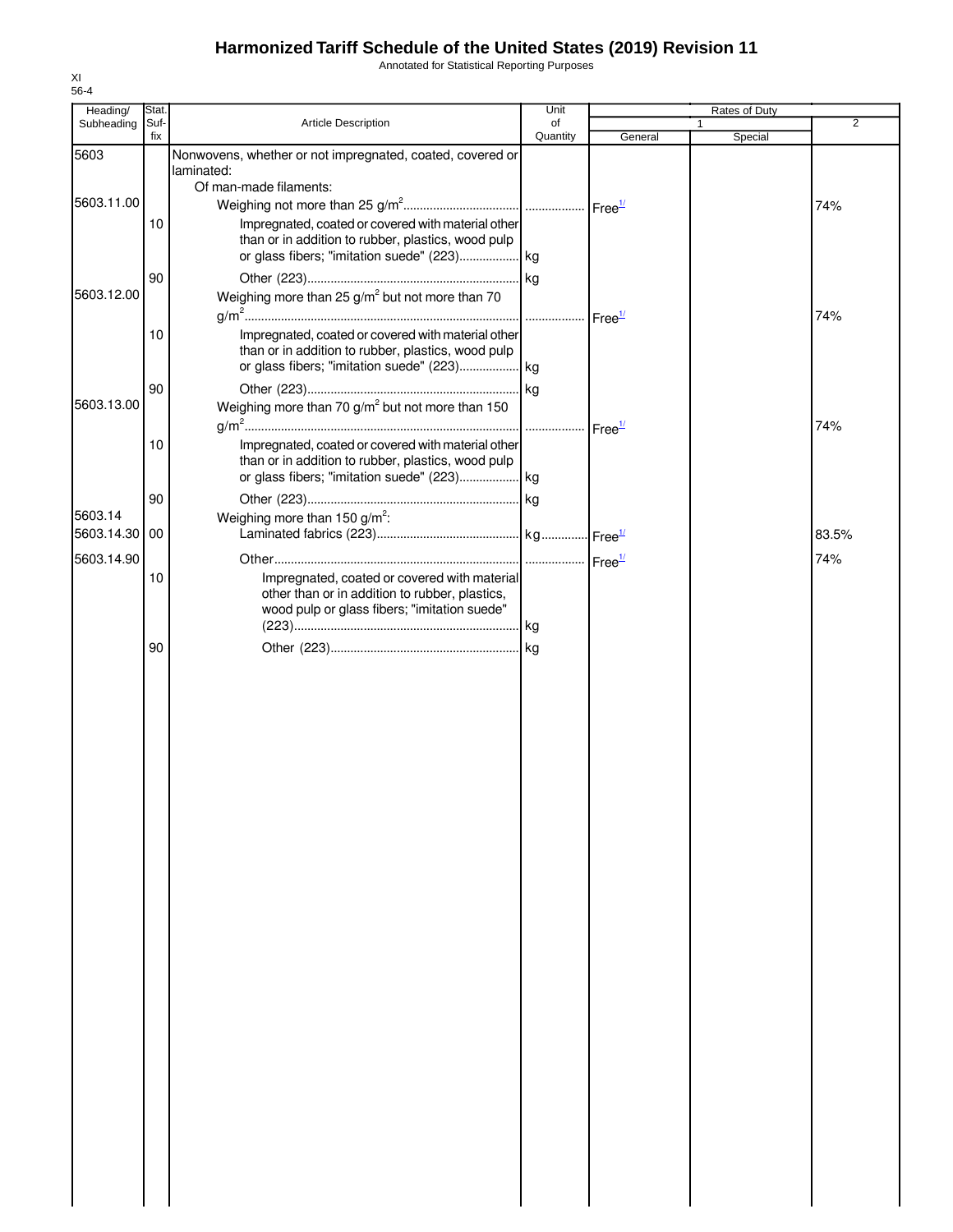Annotated for Statistical Reporting Purposes

| Heading/    | Stat.       |                                                                                                                                                                 | Unit           |         | Rates of Duty |       |
|-------------|-------------|-----------------------------------------------------------------------------------------------------------------------------------------------------------------|----------------|---------|---------------|-------|
| Subheading  | Suf-<br>fix | Article Description                                                                                                                                             | of<br>Quantity | General | 1<br>Special  | 2     |
| 5603 (con.) |             | Nonwovens, whether or not impregnated, coated, covered or<br>laminated: (con.)                                                                                  |                |         |               |       |
| 5603.91.00  |             | Other:                                                                                                                                                          |                |         |               | 74%   |
|             | 10          | Impregnated, coated or covered with material other<br>than or in addition to rubber, plastics, wood pulp                                                        |                |         |               |       |
| 5603.92.00  | 90          | Weighing more than $25 g/m^2$ but not more than 70                                                                                                              |                |         |               | 74%   |
|             | 10          | Impregnated, coated or covered with material other<br>than or in addition to rubber, plastics, wood pulp                                                        |                |         |               |       |
| 5603.93.00  | 90          | Weighing more than 70 $g/m^2$ but not more than 150                                                                                                             |                |         |               | 74%   |
|             | 10          | Impregnated, coated or covered with material other<br>than or in addition to rubber, plastics, wood pulp                                                        |                |         |               |       |
| 5603.94     | 90          | Weighing more than 150 g/m <sup>2</sup> :                                                                                                                       |                |         |               |       |
| 5603.94.10  | 10          |                                                                                                                                                                 |                |         |               | 40%   |
|             | 90          |                                                                                                                                                                 | kg<br>kg       |         |               |       |
| 5603.94.30  | 00          | Other:                                                                                                                                                          |                |         |               | 83.5% |
| 5603.94.90  |             |                                                                                                                                                                 |                |         |               | 74%   |
|             | 10          | Impregnated, coated or covered with<br>material other than or in addition to rubber,<br>plastics, wood pulp or glass fibers;<br>Other nonwovens, whether or not |                |         |               |       |
|             | 30          | impregnated, coated or covered:<br>Thermal bonded, of staple fibers                                                                                             |                |         |               |       |
|             | 50          | Obtained by mechanical<br>entanglement, of staple fibers                                                                                                        |                |         |               |       |
|             |             | Other:                                                                                                                                                          |                |         |               |       |
|             | 70<br>90    |                                                                                                                                                                 |                |         |               |       |
|             |             |                                                                                                                                                                 |                |         |               |       |
|             |             |                                                                                                                                                                 |                |         |               |       |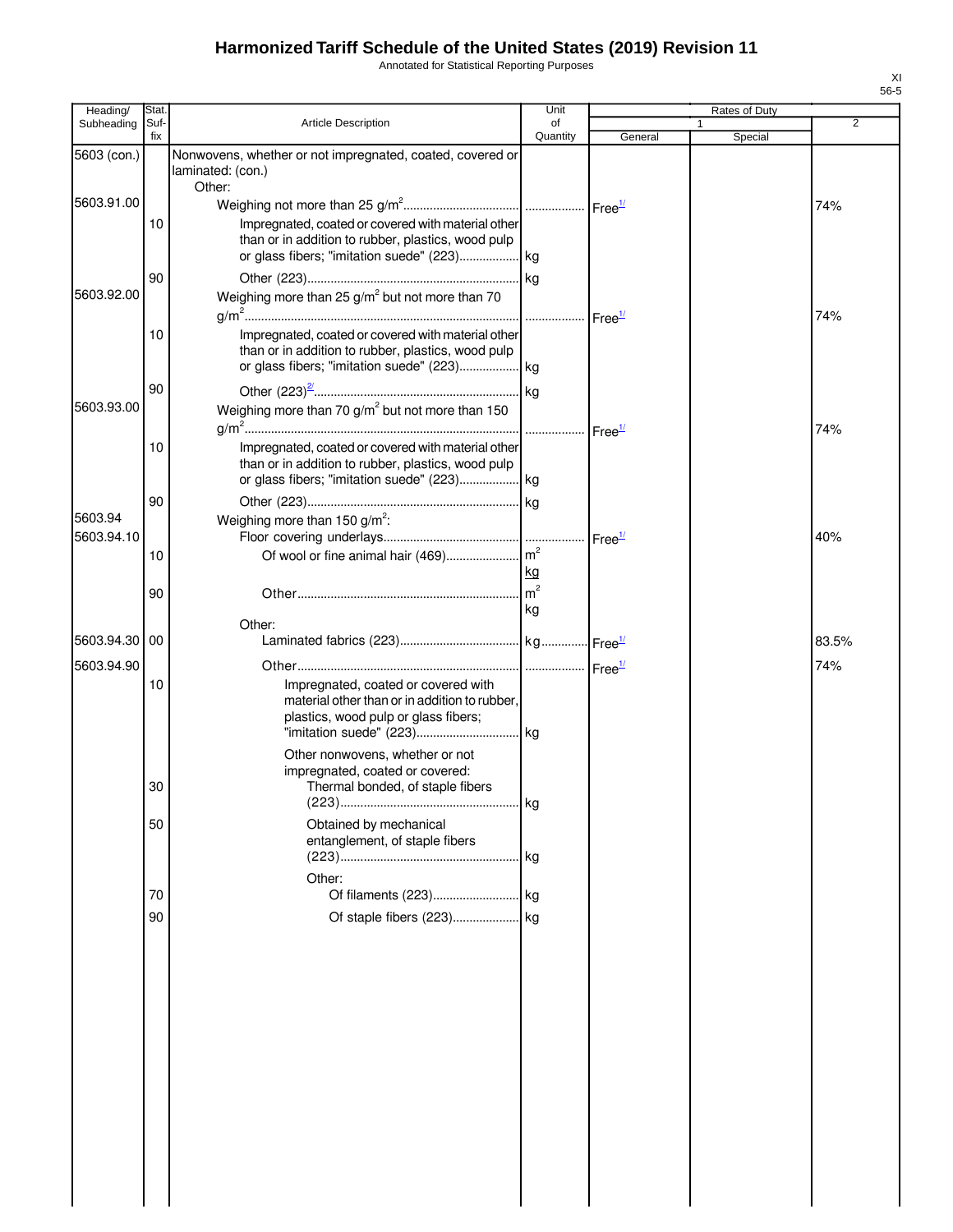Annotated for Statistical Reporting Purposes

| Heading/                 | Stat.       |                                                                                                                                                                                                                                                          | Unit           |         | Rates of Duty                                                                                       |                |
|--------------------------|-------------|----------------------------------------------------------------------------------------------------------------------------------------------------------------------------------------------------------------------------------------------------------|----------------|---------|-----------------------------------------------------------------------------------------------------|----------------|
| Subheading               | Suf-<br>fix | Article Description                                                                                                                                                                                                                                      | of<br>Quantity | General | $\mathbf{1}$<br>Special                                                                             | $\overline{2}$ |
| 5604                     |             | Rubber thread and cord, textile covered; textile yarn, and strip<br>and the like of heading 5404 or 5405, impregnated, coated,<br>covered or sheathed with rubber or plastics:                                                                           |                |         |                                                                                                     |                |
| 5604.10.00 00            |             |                                                                                                                                                                                                                                                          |                |         | Free (AU, BH, CA,<br>CL, CO, IL, JO,<br>KR, MA, MX, OM,<br>P, PA, PE, SG)                           | 40%            |
| 5604.90.20 00            |             | Other:<br>High tenacity yarn of polyesters, of nylon or other<br>polyamides or of viscose rayon, impregnated or coated                                                                                                                                   |                |         | Free (AU, BH, CA,                                                                                   | 50%            |
|                          |             |                                                                                                                                                                                                                                                          |                |         | CL, CO, IL, JO,<br>KR, MA, MX, OM,<br>P, PA, PE, SG)                                                |                |
| 5604.90.90 00            |             |                                                                                                                                                                                                                                                          |                |         | Free (AU, BH, CA,<br>CL, CO, E <sup>*</sup> , IL, JO,<br>KR, MA, MX, OM,<br>P, PA, PE, SG)          | 50%            |
| 5605.00<br>5605.00.10 00 |             | Metalized yarn, whether or not gimped, being textile yarn, or<br>strip or the like of heading 5404 or 5405, combined with metal<br>in the form of thread, strip or powder or covered with metal:<br>Metal coated or metal laminated man-made filament or |                |         |                                                                                                     |                |
|                          |             | strip or the like, ungimped, and untwisted or with twist of                                                                                                                                                                                              |                |         | Free (AU, BH, CA,<br>CL, CO, E, IL, JO,<br>KR, MA, MX, OM,<br>P, PA, PE, SG)                        | 81%            |
| 5605.00.90 00            |             |                                                                                                                                                                                                                                                          |                |         | Free (AU, BH, CA,<br>CL, CO, E <sup>*</sup> , IL, JO,<br>KR, MA, MX, OM,<br>P, PA, PE, SG)          | 81%            |
| 5606.00.00               |             | Gimped yarn, and strip and the like of heading 5404 or 5405,<br>gimped (other than those of heading 5605 and gimped<br>horsehair yarn); chenille yarn (including flock chenille yarn);                                                                   |                |         |                                                                                                     |                |
|                          |             |                                                                                                                                                                                                                                                          |                |         | Free (AU, BH, CA,<br>CL, CO, E <sup>*</sup> , IL, JO,<br>MA, MX, OM, P,<br>PA, PE, SG)<br>1.6% (KR) | 80%            |
|                          | 10          |                                                                                                                                                                                                                                                          |                |         |                                                                                                     |                |
|                          | 90          |                                                                                                                                                                                                                                                          |                |         |                                                                                                     |                |
|                          |             |                                                                                                                                                                                                                                                          |                |         |                                                                                                     |                |
|                          |             |                                                                                                                                                                                                                                                          |                |         |                                                                                                     |                |
|                          |             |                                                                                                                                                                                                                                                          |                |         |                                                                                                     |                |
|                          |             |                                                                                                                                                                                                                                                          |                |         |                                                                                                     |                |
|                          |             |                                                                                                                                                                                                                                                          |                |         |                                                                                                     |                |
|                          |             |                                                                                                                                                                                                                                                          |                |         |                                                                                                     |                |
|                          |             |                                                                                                                                                                                                                                                          |                |         |                                                                                                     |                |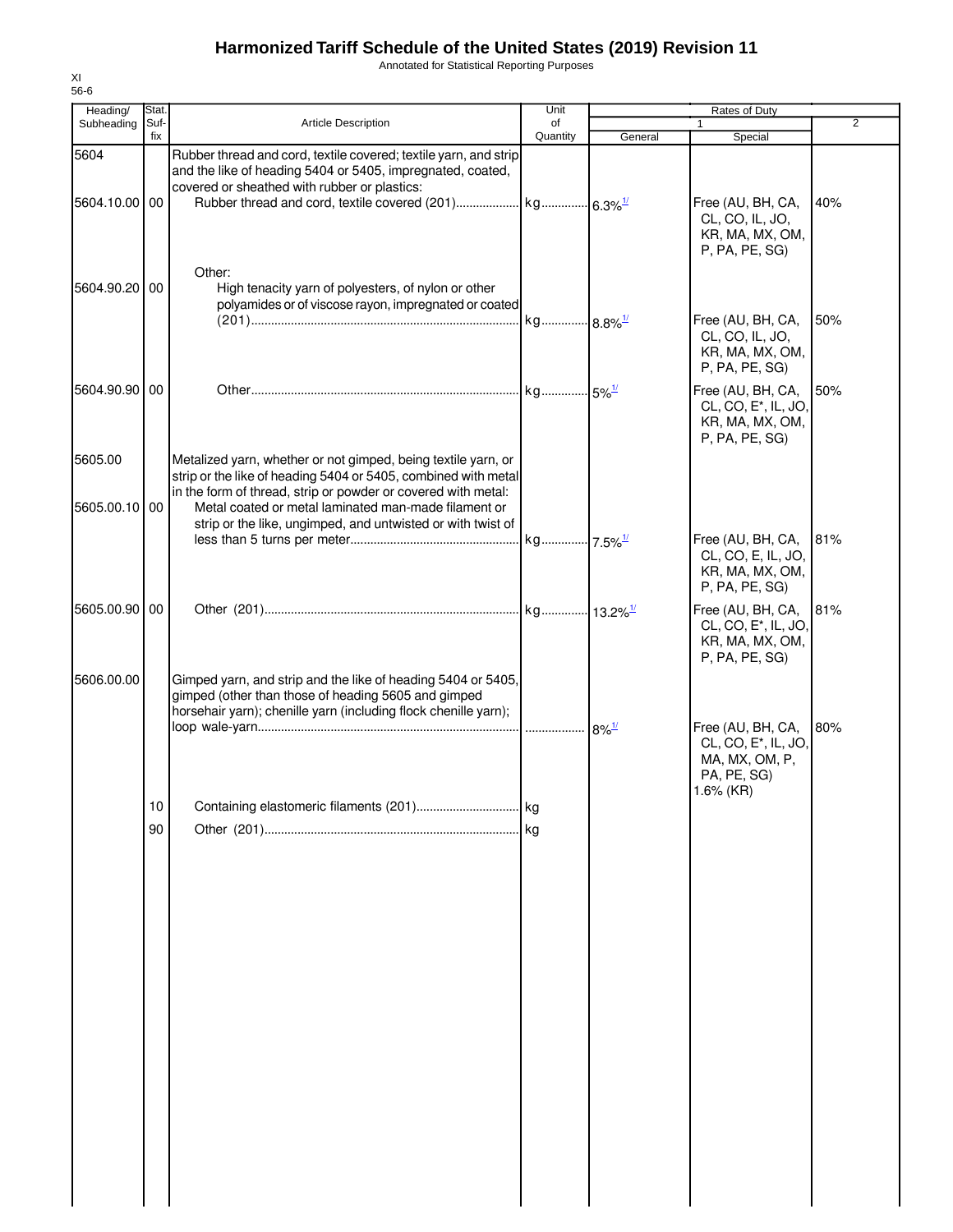Annotated for Statistical Reporting Purposes

| Heading/                 | Stat.       |                                                                                                                                                                                                                        | Unit           |                        | Rates of Duty                                                                               |                       |
|--------------------------|-------------|------------------------------------------------------------------------------------------------------------------------------------------------------------------------------------------------------------------------|----------------|------------------------|---------------------------------------------------------------------------------------------|-----------------------|
| Subheading               | Suf-<br>fix | <b>Article Description</b>                                                                                                                                                                                             | of<br>Quantity | General                | $\mathbf{1}$<br>Special                                                                     | $\overline{2}$        |
| 5607                     |             | Twine, cordage, ropes and cables, whether or not plaited or<br>braided and whether or not impregnated, coated, covered or<br>sheathed with rubber or plastics:<br>Of sisal or other textile fibers of the genus Agave: |                |                        |                                                                                             |                       |
| 5607.21.00               | 00          |                                                                                                                                                                                                                        |                |                        |                                                                                             | Free                  |
| 5607.29.00               | 00          |                                                                                                                                                                                                                        |                |                        | Free (A, AU, BH,<br>CA, CL, CO, D, E,<br>IL, JO, KR, MA,<br>MX, OM, P, PA,<br>PE. SG)       | 40%                   |
| 5607.41<br>5607.41.10 00 |             | Of polyethylene or polypropylene:<br>Binder or baler twine:                                                                                                                                                            |                |                        | Free (A, AU, BH,                                                                            | 80%                   |
|                          |             |                                                                                                                                                                                                                        |                |                        | CA, CL, CO, D, E,<br>IL, JO, KR, MA,<br>MX, OM, P, PA,<br>PE, SG)                           |                       |
| 5607.41.30 00            |             |                                                                                                                                                                                                                        |                |                        | Free (AU, BH, CA,<br>CL, CO, IL, JO,<br>KR, MA, MX, OM,<br>P, PA, PE, SG)                   | 76.5%                 |
| 5607.49<br>5607.49.10 00 |             | Other:                                                                                                                                                                                                                 |                |                        | Free (A, AU, BH,<br>CA, CL, CO, D, E,<br>IL, JO, KR, MA,<br>MX, OM, P, PA,<br>PE, SG)       | 80%                   |
| 5607.49.15 00            |             | Other, not braided or plaited:<br>Measuring less than 4.8 mm in diameter                                                                                                                                               |                |                        | Free (AU, BH, CA,<br>CL, CO, IL, JO,<br>KR, MA, MX, OM,<br>P, PA, PE, SG)                   | 76.5%                 |
| 5607.49.25 00            |             |                                                                                                                                                                                                                        |                |                        | CL, CO, IL, JO,<br>KR, MA, MX, OM,                                                          | $27.6¢/kg +$<br>76.5% |
| 5607.49.30 00            |             |                                                                                                                                                                                                                        |                |                        | P, PA, PE, SG)<br>Free (AU, BH, CA,<br>CL, CO, IL, JO,<br>KR, MA, MX, OM,<br>P, PA, PE, SG) | 60%                   |
| 5607.50                  |             | Of other synthetic fibers:<br>Not braided or plaited:                                                                                                                                                                  |                |                        |                                                                                             |                       |
| 5607.50.25               | 00          | 3-ply or 4-ply multicolored twine having a final "S"<br>twist, containing at least 10 percent by weight of<br>cotton, measuring less than 3.5 mm in diameter                                                           |                |                        |                                                                                             | 76.5%                 |
|                          |             |                                                                                                                                                                                                                        |                |                        | Free (AU, BH, CA,<br>CL, CO, IL, JO,<br>KR, MA, MX, OM,<br>P, PA, PE, SG)                   |                       |
| 5607.50.35 00            |             |                                                                                                                                                                                                                        |                | $10.8\%$ <sup>1/</sup> | Free (AU, BH, CA,<br>CL, CO, IL, JO,<br>KR, MA, MX, OM,<br>P, PA, PE, SG)                   | 27.6¢/kg +<br>76.5%   |
| 5607.50.40 00            |             |                                                                                                                                                                                                                        |                |                        | Free (AU, BH, CA,<br>CL, CO, IL, JO,<br>KR, MA, MX, OM,<br>P, PA, PE, SG)                   | 60%                   |
|                          |             |                                                                                                                                                                                                                        |                |                        |                                                                                             |                       |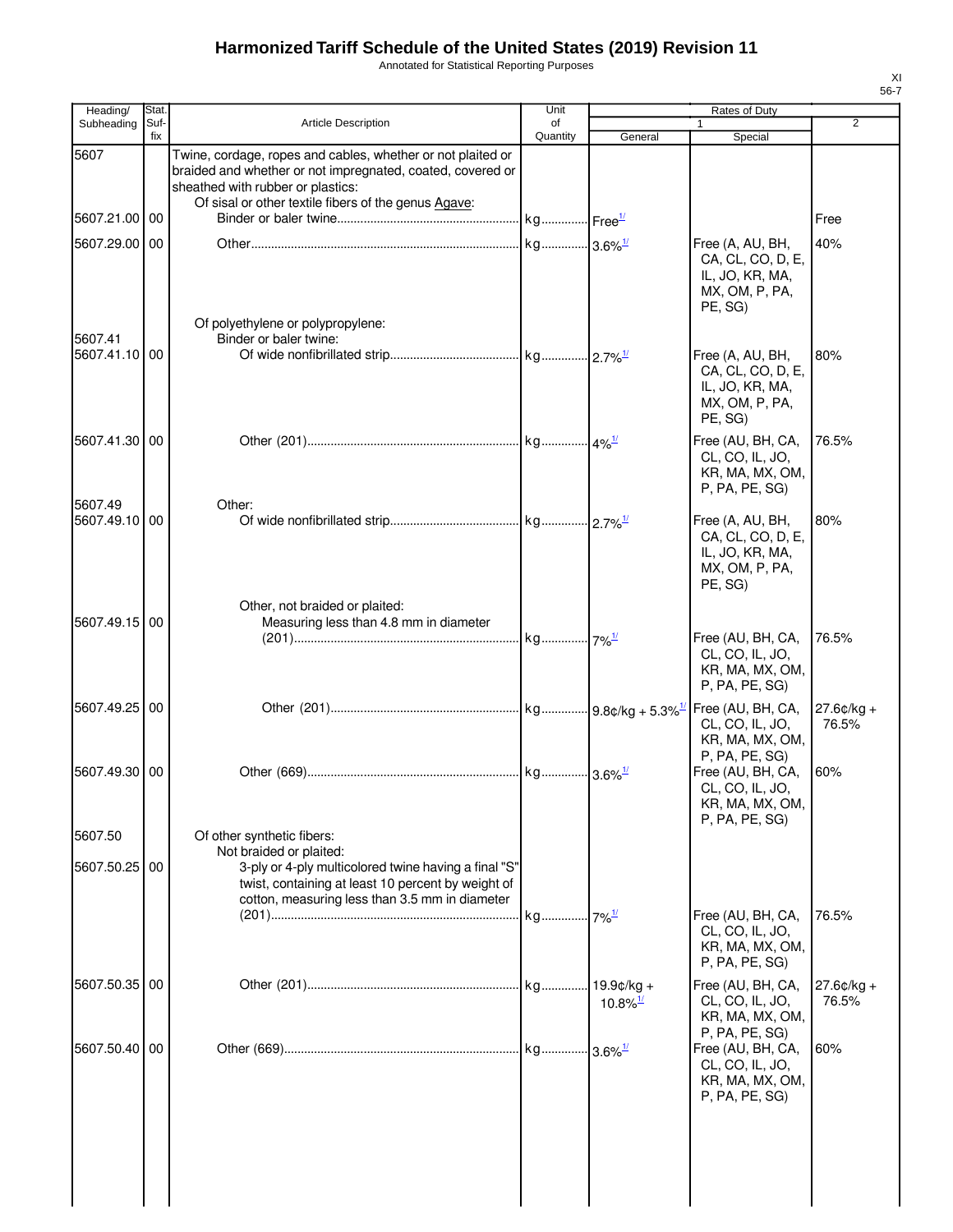Annotated for Statistical Reporting Purposes

| Heading/                 | Stat.       |                                                                                                                                                                       | Unit           | Rates of Duty |                                                                                            |                |
|--------------------------|-------------|-----------------------------------------------------------------------------------------------------------------------------------------------------------------------|----------------|---------------|--------------------------------------------------------------------------------------------|----------------|
| Subheading               | Suf-<br>fix | Article Description                                                                                                                                                   | of<br>Quantity | General       | $\mathbf{1}$<br>Special                                                                    | $\overline{2}$ |
| 5607 (con.)              |             | Twine, cordage, ropes and cables, whether or not plaited or<br>braided and whether or not impregnated, coated, covered or<br>sheathed with rubber or plastics: (con.) |                |               |                                                                                            |                |
| 5607.90<br>5607.90.10 00 |             | Other:                                                                                                                                                                |                |               |                                                                                            | Free           |
| 5607.90.15 00            |             | Of jute or other textile bast fibers of heading 5303 kg Free <sup>1/</sup>                                                                                            |                |               |                                                                                            | 20%            |
|                          |             | Of abaca (Manila hemp or Musa textilis Nee) or other<br>hard (leaf) fibers:                                                                                           |                |               |                                                                                            |                |
| 5607.90.25 00            |             | Of stranded construction measuring 1.88 cm or                                                                                                                         |                |               |                                                                                            |                |
|                          |             |                                                                                                                                                                       |                |               |                                                                                            | 4¢/kg          |
| 5607.90.35 00            |             |                                                                                                                                                                       |                |               | Free (A*, AU, BH,<br>CA, CL, CO, D, E,<br>IL, JO, KR, MA,<br>MX, OM, P, PA,<br>PE, SG)     | 40%            |
| 5607.90.90 00            |             |                                                                                                                                                                       |                |               | Free (AU, BH, CA,<br>CL, CO, E <sup>*</sup> , IL, JO,<br>KR, MA, MX, OM,<br>P, PA, PE, SG) | 40%            |
|                          |             |                                                                                                                                                                       |                |               |                                                                                            |                |
|                          |             |                                                                                                                                                                       |                |               |                                                                                            |                |
|                          |             |                                                                                                                                                                       |                |               |                                                                                            |                |
|                          |             |                                                                                                                                                                       |                |               |                                                                                            |                |
|                          |             |                                                                                                                                                                       |                |               |                                                                                            |                |
|                          |             |                                                                                                                                                                       |                |               |                                                                                            |                |
|                          |             |                                                                                                                                                                       |                |               |                                                                                            |                |
|                          |             |                                                                                                                                                                       |                |               |                                                                                            |                |
|                          |             |                                                                                                                                                                       |                |               |                                                                                            |                |
|                          |             |                                                                                                                                                                       |                |               |                                                                                            |                |
|                          |             |                                                                                                                                                                       |                |               |                                                                                            |                |
|                          |             |                                                                                                                                                                       |                |               |                                                                                            |                |
|                          |             |                                                                                                                                                                       |                |               |                                                                                            |                |
|                          |             |                                                                                                                                                                       |                |               |                                                                                            |                |
|                          |             |                                                                                                                                                                       |                |               |                                                                                            |                |
|                          |             |                                                                                                                                                                       |                |               |                                                                                            |                |
|                          |             |                                                                                                                                                                       |                |               |                                                                                            |                |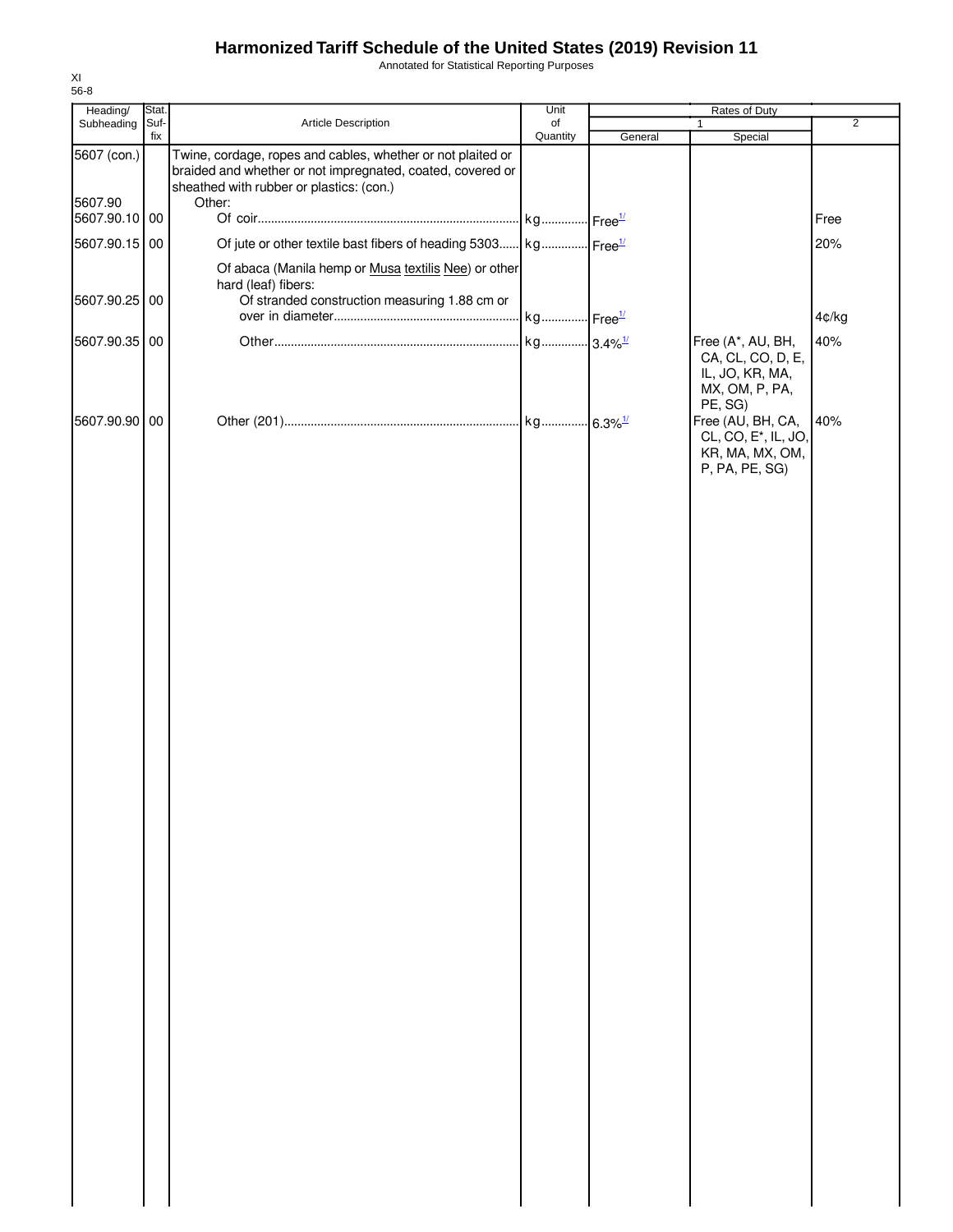Annotated for Statistical Reporting Purposes

| Heading/              | Stat.       |                                                                                                                                                    | Unit           |                       | Rates of Duty                                                                              |                |
|-----------------------|-------------|----------------------------------------------------------------------------------------------------------------------------------------------------|----------------|-----------------------|--------------------------------------------------------------------------------------------|----------------|
| Subheading            | Suf-<br>fix | Article Description                                                                                                                                | of<br>Quantity | General               | $\mathbf{1}$<br>Special                                                                    | $\overline{2}$ |
| 5608                  |             | Knotted netting of twine, cordage or rope; made up fishing nets<br>and other made up nets, of textile materials:<br>Of man-made textile materials: |                |                       |                                                                                            |                |
| 5608.11.00            |             |                                                                                                                                                    |                |                       | Free (AU, BH, CA,<br>CL, CO, IL, JO,<br>KR, MA, MX, OM,<br>P, PA, PE, SG)                  | 82%            |
|                       | 10          |                                                                                                                                                    |                |                       |                                                                                            |                |
|                       | 90          |                                                                                                                                                    |                |                       |                                                                                            |                |
| 5608.19<br>5608.19.10 |             | Other:                                                                                                                                             |                | $8.5\%$ <sup>1/</sup> | Free (AU, BH, CA,                                                                          | 82%            |
|                       |             |                                                                                                                                                    |                |                       | CL, CO, IL, JO,<br>KR, MA, MX, OM,<br>P, PA, PE, SG)                                       |                |
|                       | 10          | Salmon gill netting, of nylon or other                                                                                                             |                |                       |                                                                                            |                |
|                       | 20          |                                                                                                                                                    |                |                       |                                                                                            |                |
| 5608.19.20            |             |                                                                                                                                                    |                | $5\%$ <sup>1/</sup>   | Free (AU, B, BH,                                                                           | 90%            |
|                       |             |                                                                                                                                                    |                |                       | CA, CL, CO, IL,<br>JO, KR, MA, MX,<br>OM, P, PA, PE,<br>SG)                                |                |
|                       | 10          | Bait bags with draw string closures kg                                                                                                             |                |                       |                                                                                            |                |
| 5608.90               | 90          | Other:                                                                                                                                             |                |                       |                                                                                            |                |
| 5608.90.10            | 00          |                                                                                                                                                    |                |                       | Free (AU, BH, CA,<br>CL, CO, E <sup>*</sup> , IL, JO,<br>KR, MA, MX, OM,<br>P, PA, PE, SG) | 82%            |
|                       |             | Other:                                                                                                                                             |                |                       |                                                                                            |                |
| 5608.90.23 00         |             | Of cotton:                                                                                                                                         |                |                       | Free (A, AU, BH,<br>CA, CL, CO, D, E,<br>IL, JO, KR, MA,<br>MX, OM, P, PA,                 | 90%            |
|                       |             |                                                                                                                                                    |                |                       | PE, SG)                                                                                    |                |
| 5608.90.27            | 00          |                                                                                                                                                    |                |                       | Free (AU, BH, CA,<br>CL, CO, IL, JO,<br>KR, MA, MX, OM,<br>P, PA, PE, SG)                  | 90%            |
| 5608.90.30 00         |             |                                                                                                                                                    |                |                       | Free (A, AU, BH,<br>CA, CL, CO, D, E,<br>IL, JO, KR, MA,<br>MX, OM, P, PA,<br>PE, SG)      | 90%            |
|                       |             |                                                                                                                                                    |                |                       |                                                                                            |                |
|                       |             |                                                                                                                                                    |                |                       |                                                                                            |                |
|                       |             |                                                                                                                                                    |                |                       |                                                                                            |                |
|                       |             |                                                                                                                                                    |                |                       |                                                                                            |                |
|                       |             |                                                                                                                                                    |                |                       |                                                                                            |                |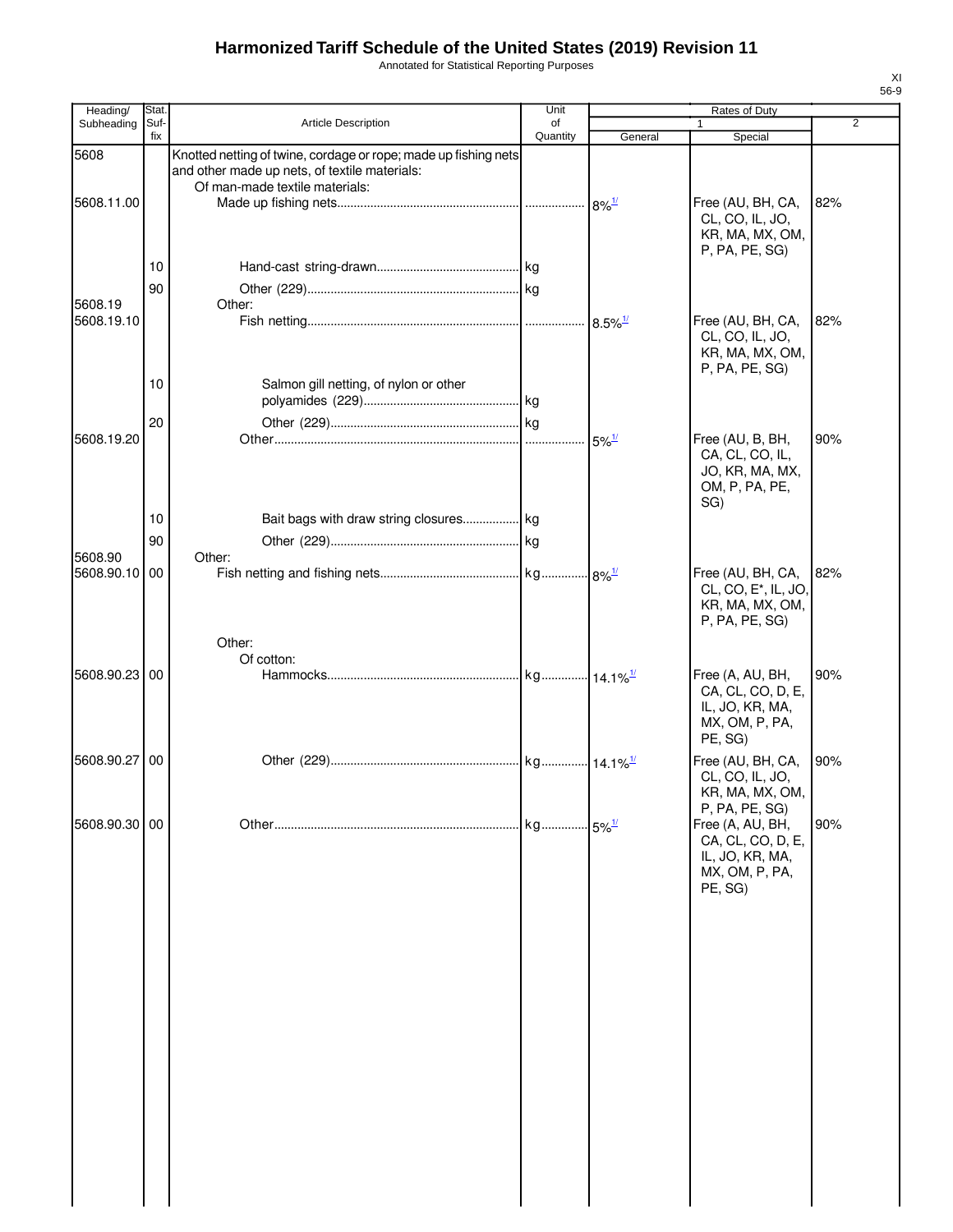Annotated for Statistical Reporting Purposes

| Heading/      | Stat.       |                                                                     | Unit                  | Rates of Duty |                                      |                |
|---------------|-------------|---------------------------------------------------------------------|-----------------------|---------------|--------------------------------------|----------------|
| Subheading    | Suf-<br>fix | Article Description                                                 | of<br>Quantity        | General       | $\mathbf{1}$                         | $\overline{2}$ |
| 5609.00       |             | Articles of yarn, strip or the like of heading 5404 or 5405, twine, |                       |               | Special                              |                |
|               |             | cordage, rope or cables, not elsewhere specified or included:       |                       |               |                                      |                |
| 5609.00.10 00 |             |                                                                     | kg 2.9% <sup>1/</sup> |               | Free (AU, BH, CA,                    | 40%            |
|               |             |                                                                     |                       |               | CL, CO, IL, JO,<br>KR, MA, MX, OM,   |                |
|               |             |                                                                     |                       |               | P, PA, PE, SG)                       |                |
| 5609.00.20 00 |             |                                                                     |                       |               |                                      | 40%            |
|               |             |                                                                     |                       |               |                                      |                |
| 5609.00.30    | $00\,$      |                                                                     |                       |               | Free (AU, BH, CA,<br>CL, CO, IL, JO, | 78.5%          |
|               |             |                                                                     |                       |               | KR, MA, MX, OM,                      |                |
|               |             |                                                                     |                       |               | P, PA, PE, SG)                       |                |
| 5609.00.40 00 |             |                                                                     |                       |               | Free (AU, BH, CA,                    | 90%            |
|               |             |                                                                     |                       |               | CL, CO, E <sup>*</sup> , IL, JO,     |                |
|               |             |                                                                     |                       |               | KR, MA, MX, OM,<br>P, PA, PE, SG)    |                |
|               |             |                                                                     |                       |               |                                      |                |
|               |             |                                                                     |                       |               |                                      |                |
|               |             |                                                                     |                       |               |                                      |                |
|               |             |                                                                     |                       |               |                                      |                |
|               |             |                                                                     |                       |               |                                      |                |
|               |             |                                                                     |                       |               |                                      |                |
|               |             |                                                                     |                       |               |                                      |                |
|               |             |                                                                     |                       |               |                                      |                |
|               |             |                                                                     |                       |               |                                      |                |
|               |             |                                                                     |                       |               |                                      |                |
|               |             |                                                                     |                       |               |                                      |                |
|               |             |                                                                     |                       |               |                                      |                |
|               |             |                                                                     |                       |               |                                      |                |
|               |             |                                                                     |                       |               |                                      |                |
|               |             |                                                                     |                       |               |                                      |                |
|               |             |                                                                     |                       |               |                                      |                |
|               |             |                                                                     |                       |               |                                      |                |
|               |             |                                                                     |                       |               |                                      |                |
|               |             |                                                                     |                       |               |                                      |                |
|               |             |                                                                     |                       |               |                                      |                |
|               |             |                                                                     |                       |               |                                      |                |
|               |             |                                                                     |                       |               |                                      |                |
|               |             |                                                                     |                       |               |                                      |                |
|               |             |                                                                     |                       |               |                                      |                |
|               |             |                                                                     |                       |               |                                      |                |
|               |             |                                                                     |                       |               |                                      |                |
|               |             |                                                                     |                       |               |                                      |                |
|               |             |                                                                     |                       |               |                                      |                |
|               |             |                                                                     |                       |               |                                      |                |
|               |             |                                                                     |                       |               |                                      |                |
|               |             |                                                                     |                       |               |                                      |                |
|               |             |                                                                     |                       |               |                                      |                |
|               |             |                                                                     |                       |               |                                      |                |
|               |             |                                                                     |                       |               |                                      |                |
|               |             |                                                                     |                       |               |                                      |                |
|               |             |                                                                     |                       |               |                                      |                |
|               |             |                                                                     |                       |               |                                      |                |
|               |             |                                                                     |                       |               |                                      |                |
|               |             |                                                                     |                       |               |                                      |                |